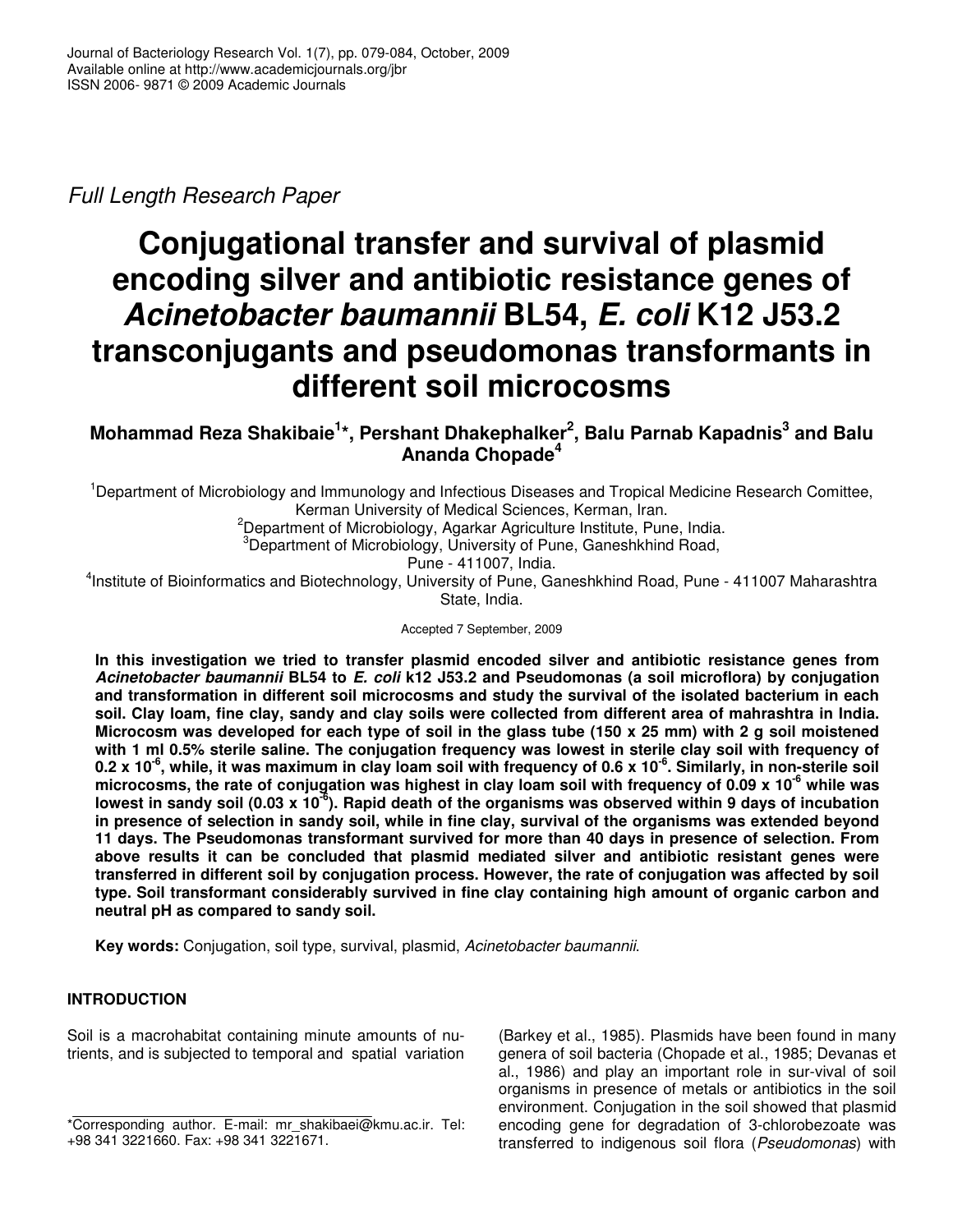**Table 1.** Chemical analysis of soil samples used in this study.

| Soil type         | <b>Source</b>  | рH  | <b>Electric</b><br>conductivity<br>Ohm <sup>-1</sup> /Cm <sup>-1</sup> | Organic<br>carbon<br>(%) | %)<br>(gm | Κ<br>(gm %) | Organic<br>matter $(\%)$ | <b>Total soluble</b><br>salt $(\%)$ | CaCO <sub>3</sub>        | <b>Silt</b><br>(%) |
|-------------------|----------------|-----|------------------------------------------------------------------------|--------------------------|-----------|-------------|--------------------------|-------------------------------------|--------------------------|--------------------|
| Clay Ioam         | Pune           | 8.1 | 0.2                                                                    | 0.65                     | 0.0012    | 0.007       | 0.72                     | 0.8                                 | 0.9                      | 30                 |
| Fine clay (Black) | Pimperi        | 7.5 | 0.2                                                                    | 0.79                     | 0.0014    | 0.001       | 1.3                      | 0.8                                 | 0.96                     | 18.75              |
| Clay              | Mahabale shwar | 6.3 | 0.12                                                                   | 0.549                    | 0.008     | 0.001       | 0.94                     | 0.6                                 | 0.88                     | 16                 |
| Sandy             | mumbi beach    | 8.6 | 0.15                                                                   | 0.04                     | 0.001     | 0.0006      | 0.04                     | -                                   | $\overline{\phantom{0}}$ | 50                 |

P= Phosphorous

K= Potassium

Soils were collected from 15cm depth above locations and subjected to analysis as described in text.

The above results are average of two independent experiments

high frequency (Hirkala and Germida, 2004). Talbot et al. (1980) reported transfer of antibiotic resistance plasmids among strains of *Klebsiella* in sandy soil. Population dynamics of Hg $^{2+}$  resistant bacteria showed that out of 76 isolates, 6 were capable to transfer this heavy metal resistance to the recipient cells in the soil (Naik et al., 1994; Pertsova et al., 1984). Appli-cation of  $Cd^{2+}$  in laden sewage and grass land soil showed that  $cd^{2+}$  resistant bacteria could not be able to compete with normal flora of the soil upon the long term exposure to cadmium (Poluektova et al., 2008). Devanas et al. (1986) suggested that conjugative plasmids may be the most important means of gene transfer in the soil as it was appeared a considerable decrease in number of some *E. coli* strains when recovered from sterile and non sterile soil microcosms as they lost the plasmids. Van Elsas et al. (1989) reported the survival of *P. fluorescence* containing plasmid RP4 and pRK501 and their stability in two soil microcosms. However, soil type profoundly effected the host survival. Indeed the indigenous microbiota of the soil may directly affect the conjugation process in the soil (Shakibaie et al., 1999, 1998). Field and soil microcosm studies on the survival and conjugation of a *P. putida* strain bearing a recombinant plasmid, pADPTel (Pertsova et al., 19847).

Majority of studies on transfer of the plasmids in soil microcosms have been conducted in Enterobacteriaceae (Krasovsky and Stotzky, 1987) and there is a paucity of information exist about conjugation and survival of plasmid mediated antibiotic and metal resistance bacteria in the soil. In previous study (Shakibaie et al., 1999, 1998, 2003) we isolated a species of *Acinetobacter baumannii* encoding conjugative plasmid responsible for silver and antibiotic resistance genes. In present investigation we tried to transfer this plasmid by conjugation to *E. coli* k12 J53.2 and by transformation to *Pseudomonas* (a soil microflora) in different sterile and non sterile soil microcosms and study survival of these plasmids encoding bacteria and Pseudomonas transformant in different soil microcosms.

#### **MATERIALS AND METHODS**

#### **Collection of soil samples and developing soil microcosm**

Clay loam, fine clay (forest, black), sandy and clay (red, latertic) soils were collected around different area of mahrashtra provenience in India. Thirty gram of each soil was removed by spade from 15 cm depth and collected in polythene bag. The soils were dried over night at 30°C and subjected to grinding with pestle followed by sieving through 0.242 mm pore size sieve. The processed soils were subjected to physicochemical analysis as shown in Table 1. Organic carbon was determined by Walkey Black potassium dichromate oxidation method and available phosphorus was determined by Olson method (Redford et al., 1981). The soils were then divided in two parts and one was sterilized by autoclaving at 121°C for one hour. Microcosm was developed for each type of soil in the glass tube (150 x 25 mm) with 2 g soil moistened with 1 ml 0.5% sterile normal saline and used for gene transfer and survival studies.

#### **Conjugation in soil**

Conjugation was carried out in each sterile and nonsterile soil as described by Naik et al. (1994). Briefly, 1 ml O/N growth of *A.* baumannii (10<sup>7</sup>/ ml) in Luria -Bertani medium as donor and 1 ml of *E. coli* K12 J53.2 (Rif r ) as recipient were added to each soil microcosm and incubated for 24 h at 30°C. With help of a sterile glass rod approximately 20 mg of soil was withdrawn and suspended in sterile saline and serially diluted. 0.2 ml aliquot of each dilution was spread in to Lactose electrolyte deficient medium (CLED) agar selective for transconjugant (Ag 200 µg/ml + Te 100 µg/ml + ampicillin 200 µg/ml and Rif 100 µg/ml). The frequency of conjugation was then calculated as number of colonies grown in this medium divided by number of recipient cells.

#### **Transformation and plasmid stability**

Transformation and stability of plasmid were determined by shakibaie et al. (1998) as previous described. Briefly, Plasmid DNA was prepared with the Qiagen plasmid purification kit (Qiagen, Hilden, Germany). Overnight culture of *A. baumannii* BL54 were grown in LB broth with 100 µg AgNO3, washed twice in 0.9% NaCl and adjusted to a titer of  $1 \times 10^9$  ml<sup>-1</sup>. To 20 µl of this suspension 10 µl of plasmid DNA in 10 mM Tris-HCl, pH 8.0, 1 mM EDTA and 50 mM ice cold CaCl<sub>2</sub> was added and the mixture was spotted onto LB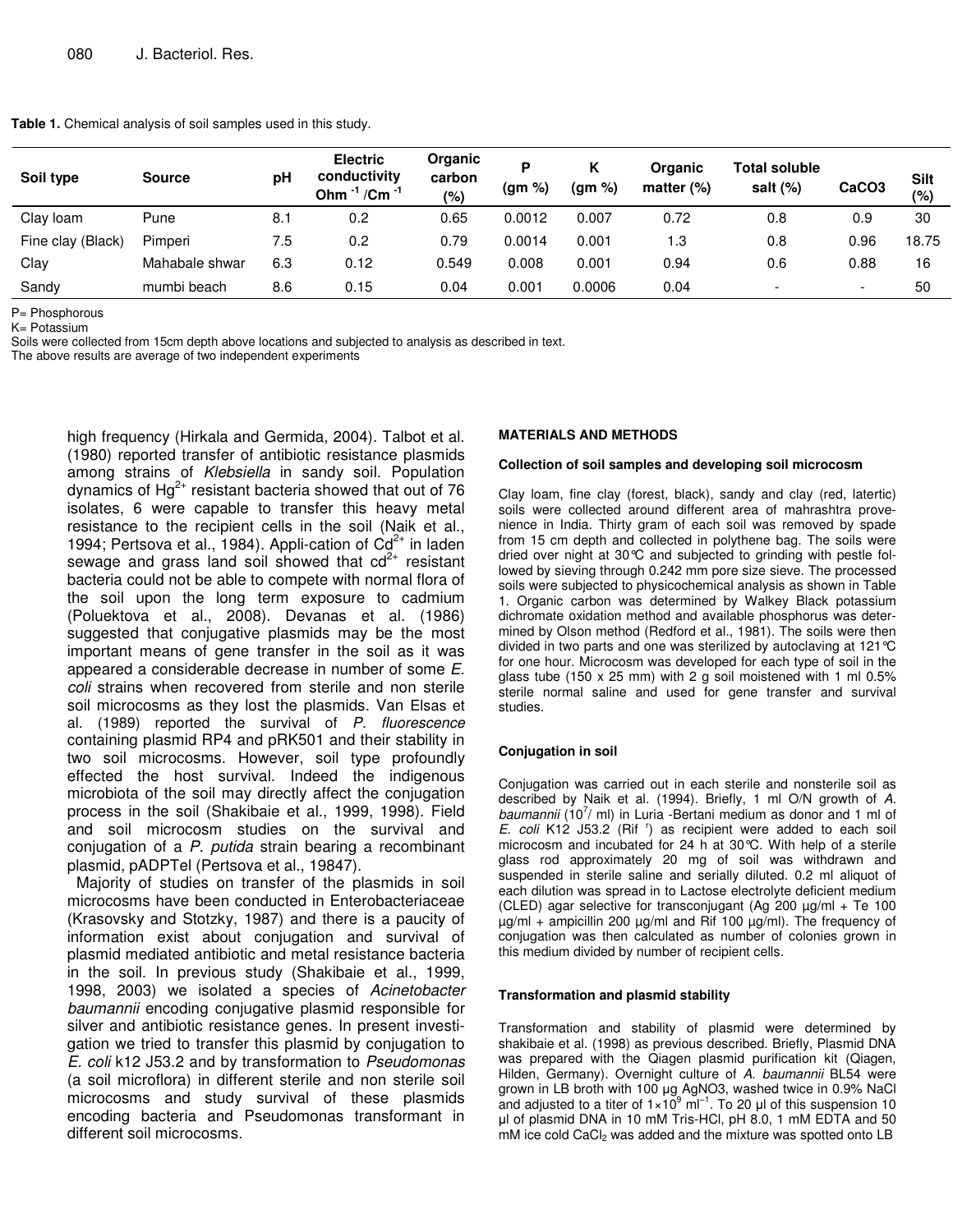| Soil type | A. baumannii<br>(CFU/g soil) | E. coli K12 J53.2<br>(CFU/g soil) | <b>Frequency of</b><br>conjugation | Marker co-<br>transferred |
|-----------|------------------------------|-----------------------------------|------------------------------------|---------------------------|
| Fine clay | $1.6 \times 10^{7}$          | $2.2 \times 10^{7}$               | $0.3 \times 10^{-6}$               | Te, Ag, Amp               |
| Sandy     | $2 \times 10^{-7}$           | $1.2 \times 10^{7}$               | $0.3 \times 10^{-6}$               | Ag, Te, Amp               |
| Clay loam | $3 \times 10^7$              | $2.2 \times 10^{7}$               | $0.6 \times 10^{-6}$               | Amp, Te, Ag               |
| Clay      | $1.2 \times 10^{7}$          | $3 \times 10^7$                   | $0.32 \times 10^{-6}$              | Te, Ag, Amp               |

**Table 2a.** Conjugation between *A. baumannii* and *E. coli* K12 J53.2 in different sterile soil microcosms.

**Table 2b.** Conjugation between *A. baumannii* and *E. coli* K12 J53.2 in different non sterile soil microcosms.

| Soil type | A. baumannii<br>CFU/g soil   | E. coli K12 J53.2<br>(CFU/g soil) | <b>Frequency of</b><br>conjugation | Marker co-<br>transferred |
|-----------|------------------------------|-----------------------------------|------------------------------------|---------------------------|
| Fine clay | $1.2 \times 10^{7}$          | 3.1 $\times$ 10 <sup>7</sup>      | $0.07 \times 10^{-6}$              | Te, Ag, Amp               |
| Sandy     | 2.1 $\times$ 10 <sup>7</sup> | $2 \times 10^7$                   | $0.03 \times 10^{-6}$              | Ag, Te, Amp               |
| Clay loam | 6.2 x $10^{7}$               | 1.6 x 10 <sup>7</sup>             | $0.09 \times 10^{-6}$              | Amp, Te, Ag               |
| Clay      | $2 \times 10^7$              | $3.8 \times 10^{7}$               | $0.07 \times 10^{-6}$              | Te, Ag, Amp               |

A control of conjugation was carried out to check presence of spontaneous mutation. It was below limits of detection.

agar. Incubation was for 20 h at 37°C. Appropriate dilutions of the resuspended cells were plated on LB agar containing 100 µg  $AgNO<sub>3</sub> + 100 \mu g$  Rif (titer of transformants) and Rifampicin (titer for recipients). Colonies were counted following incubation for 48 h at 37°C.

#### **Survival of** *A. baumannii* **BL54,** *E. coli* **K12 transconjugant and Pseudomonas transformant in different soil microcosms**

2 ml of over night growth of each isolate (10<sup>8</sup> CFU/ml) was inoculated separately in to 4 g of sterile and nonsterile (Fine clay, clay loam, clay and sandy) soil microcosms. All tubes were incubated up to 44 days. At two days interval 5 mg soil was taken from each soil microcosm and suspended in 10 ml 0.85% sterile saline and serially diluted. 0.1ml of each dilution was spread into CLED agar medium containing 25  $\mu$ g/ml Tetracycline and 200  $\mu$ g/ml AgNO<sub>3</sub> and into CLED agar. After 24 h of incubation at 30°C, total viable count of bacteria in each soil then was calculated.

# **RESULTS**

Chemical composition of different soil microcosms used in this study is shown in Table 1. Table 1 indicates, the forest soil contain considerable amount of organic matter as well as phosphorous and neutral pH while, sandy soil contain minimum amount of nutrient as well as alkaline pH (8.6). The results of conjugation in sterile and nonsterile soil microcosms are shown in Table 2a, b. The conjugation frequency was lowest in sterile Clay soil with frequency of 0.2 x 10<sup>-6</sup>, while, it was maximum in clay loam soil with frequency of 0.6 x 10<sup>-6</sup>. Similarly, in non sterile soil microcosms (Table 2b), the rate of conjugation was highest in clay loam soil with frequency of 0.09 x 10<sup>-6</sup> while was lowest in sandy soil (0.03 x 10 $^6$ ). This indicate

that transfer of metal and antibiotic resistance genes indeed occur in different soil microcosms and soil type influenced the frequency of conjugation. Concurrent testing of transconjugant in presence of ampicillin 50  $\mu$ g/ml + Rif 100  $\mu$ g/ml, Te 50  $\mu$ g/ml + Rif and Ag 200  $\mu$ g/ml + Rif showed simultaneous transfer of these genes to the recipient cells. Transfer of plasmid from *A. baumannii* to *Pseudomonas* a soil microflora had occurred by transformation process (data not shown) with frequency of 0.4 x 10<sup>-6</sup>. Co-transfer study of transformant indicated simultaneous transfer of above antibiotic resistant markers to *Pseudomonas*.

The survival of *A. baumannii, E. coli* K12 J53.2 transconjugant and Pseudomonas transformant was studied in different types of soil as shown in Figures 1 and 2. Rapid death of the organisms was observed within 9 days of incubation in presence of selection in sandy soil, while in fine clay soil survival of the organisms was extended beyond 11 days. This decrease in plasmid bearing cells was apparently the result of partitioning of the plasmid without duplication in daughter cells. The above conclusion was supported from comparatively high CFU of the organisms at the start of experiment as shown in Figure 1. This indicated that expression of resistant genes on plasmid was inhibited after long incubation under starvation condition. The above results were further supported by study of the viable count of pseudomonas transformant in presence and absence of selection as shown in Figure 2. The organism survived for more than 44 days in the absence of selection and for40 days in presence of selection. This indicates that expression of these resistant genes was also depending on physiology of the organism as well. Since *Pseudomonas* is as soil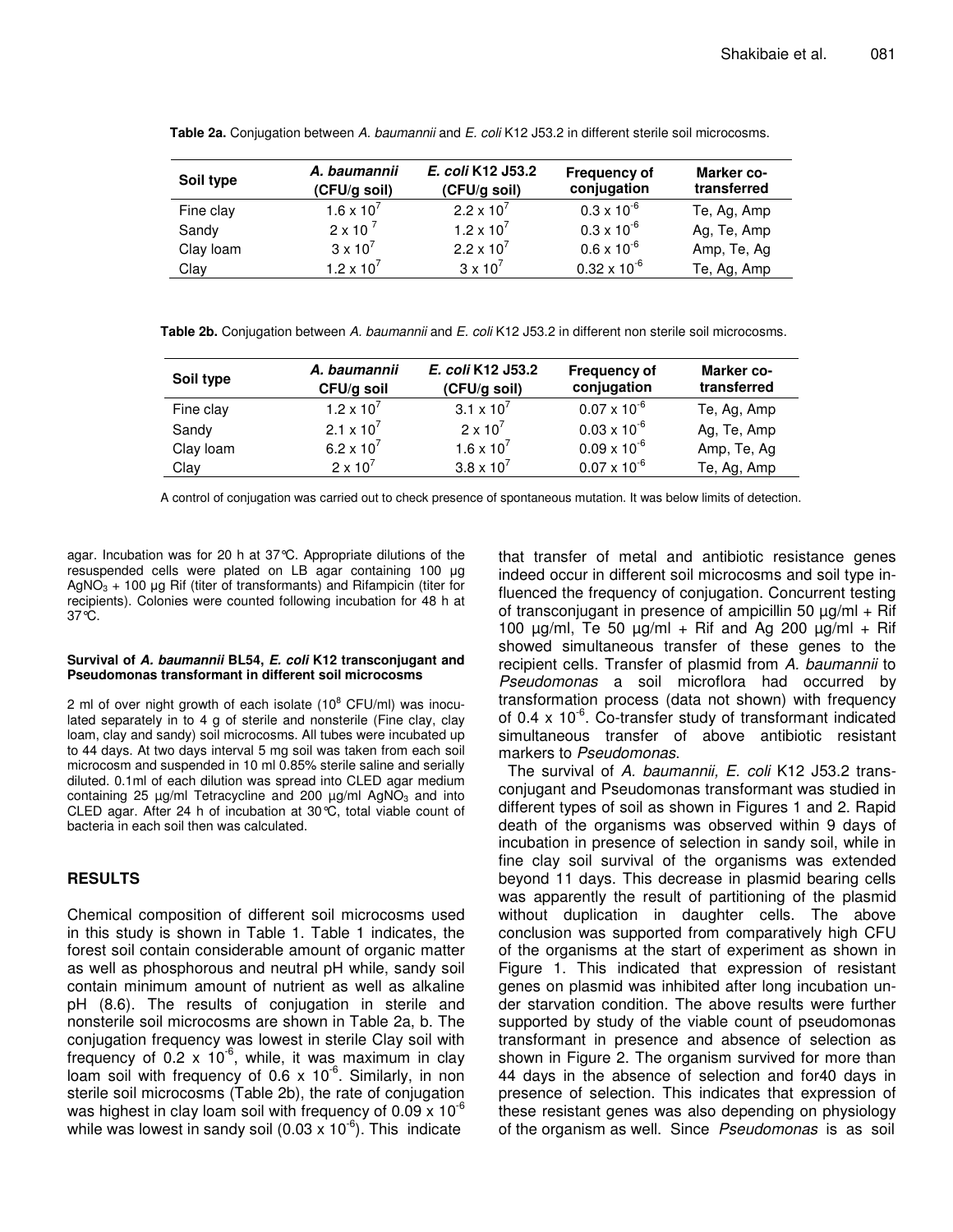

**Figure 1.** Survival of *A. baumannii* and *E. coli transconjugant* in sterile and nonsterile sandy, clay, clay loam and fine clay (forest) soil microcosms.

® ; *A. baumannii* plated on CLED agar, ●; *E. coli* plated on CLED agar, ; *A. baumannii* plated on CLED agar + 200μg/ml AgNO<sub>3</sub>, **A**; *E. coli* transconjugant plated on CLED agar + 200μg/ml AgNO<sub>3</sub> **A**; *E. coli* transconjugant plated on CLED agar + 50µg/ml Te.

isolate it better adapted in starvation condition, while, *A. baumannii* and *E. coli* transconjugant being zymogenous were not able to survive in starvation under pressure of antibiotic and metal containing medium.

## **DISCCUSSION**

The major concern about introduction of plasmid containing organisms in soil is not only their potential adverse ecological impacts on the homeostasis of soil but also on the bioremediation of pollutants like heavy metals from different type of soil. Krasovky and Stotzky, (1987) demonstrated that indigenous microflora of soil directly effects the survival of plasmid bearing bacteria in nonsterile soil.

In our study plasmid encoding Acinetobacter was quite stable in all soil tested. The stability was not depending on type of soil but it was depend on type of host. Chemical composition of different soil microcosms used in this study indicates that, the forest soil contain considerable amount of organic matter as well as phosphorous and neutral pH (7.5) while, sandy soil contain minimum amount of nutrient as well as alkaline pH (8.6). Therefore, it is appropriate to suggest that genetic markers could not be expressed up on long term in starvation condition in sandy soil. This was supported by study of population dynamics of Acinetobacter, *E coli* transconjugant and Pseudomonas transformant in different types of soil microcosms. This also indicated that plasmid have no role in long term survival of the organisms in soil. Infact, viable count declined rapidly when cells were plated in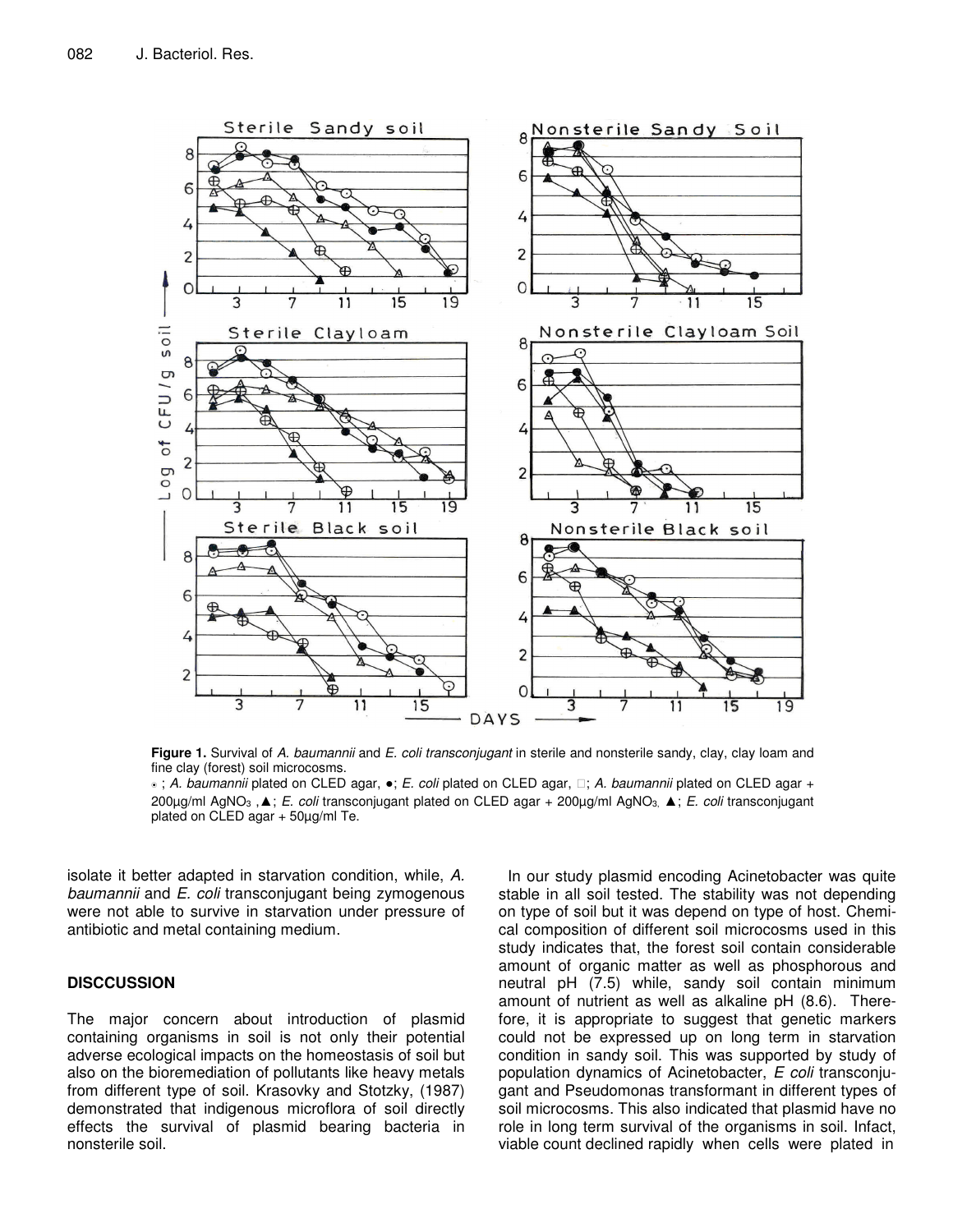

**Figure 2.** Survival of Pseudomonas transformant (an indigenous soil microflora) in sandy, clay loam and fine clay (forest) soil microcosm

<sup>®</sup>; Organism plated on CLED agar, •; Organism plated on CLED agar  $+50 \mu g/ml$  Te,  $\triangle$ ; Organism plated on CLED agar  $+ 200 \mu g/ml$  AgNO<sub>3</sub>

metal and antibiotic containing medium when plasmid was present in the cells. The viable count decreased rapidly in sandy soil, while in forest soil it was prolonged by few days.

Endogenous energy source is an important factor in microbial survival and it may be that autochthonous bacteria have a mechanism for reducing metabolic rate in order to enhance their survival under starvation condition (Trevors, and Oddie, 1986). Shakibaie et al. (1999) reported that accumulation of silver is an energy dependent process. It is quite possible nutrients were not available in soil and affect long term survival of the organisms. At present, research is carrying out by our group in this regard. Recently, horizontal transfer of antibiotic resistant genes was studied in sewage and lake water by Shakibaie et al.

(2009). It was observed that the rate of conjugation was two fold high in sewage than in lake water. The physicochemical parameters of water also were contributed to gene transfer by conjugation.

## **Conclusion**

From above results it can be concluded that metal and antibiotic resistant genes were transferred in different soil types by conjugation process. However, the rate of conjugation was depending on soil type as well as type of host. The plasmid containing soil microbiota transformant considerably survived under selective and non selective conditions and soil type also play role in the survival of isolated organisms as well.

### **AKNOWLEDGMENTS**

The authors would like to thank Department of Microbiology Staff University of Pune, India and Kerman University of Medical Sciences, Iran for providing necessary facilities for this research.

#### **REFERENCES**

- Barkey T, Tripp SC, Olson BT (1985). Effect of metal rich sewage sludge application on bacterial communities of grass land soil. Appl. Environ. Microbiol. 49: 333-337.
- Chopade BA, Wise PJ, Towner KJ (1985). Plasmid transfer and behavior in *A. calcoaceticus* EBF 65/65. J. Gen. Microbiol. 131: 2805- 2811.
- Devanas MA, Rafaeli-Fshkol D, Stotzky G (1986). Survival of plasmid containing strains of *E.coli* in soil. Effect of plasmid size and nutrient on survival of hosts and maintenance of plasmids. Curr. Microbiol. 13: 269-277.
- Hirkala DL, Germida JJ (2004). Field and soil microcosm studies on the survival and conjugation of a *Pseudomonas putida* strain bearing a recombinant plasmid, pADPTel. Can. J. Microbiol. 50(8):595-604.
- Krasovsky VN, Stotzky GC (1987). Conjugation and genetic recombinetion in *Escherichia coli* in sterile and no sterile soil. Soil. Biol. Biochem.19: 631-638.
- Naik AG, Bhat LN, Chopade BA, Lynch JM (1994).Transfer of broad host range antibiotic resistance plasmids in soil microcosms. Curr. Microbiol. 28: 209-215.
- Pertsova RN, Kunc F, Golovleva LA (1984).Degradation of 3 chlorobenzoate in soil by *Pseudomonas* carrying a biodegradative plasmid. Folia Microbiol. 29: 242-247.
- Poluektova EU, Gagarina E Yu, Shilovskii IP, Fedorina A, Nezametdinova V Z. Rodionova S A, Prozorov AA (2008). Molecular analysis of some genes from plasmid p19 of the *Bacillus subtilis* 19 soil strain involved in conjugation. Russian. J. Genet. 44 (5): 539- 545.
- Redford AJ, Oliver J, Kelly WJ, Reanney DC (1981). Transformable resistance to mercuric and phenyl mercuric ions in soil bacteria. J. Bacteriol. 147: 1110-1112.
- Shakibaie MR, Dhakephalker PK, Kapadnis BP, Chopade BA (1999). Removal of silver from waste water effluents by *Acinetobacter baumannii* BL54. Can. J. Microbiol. 45: 995-1000.
- Shakibaie MR, Dhakephalker PK, Kapadnis BP, Chopade BA (1998). Plasmid mediated silver and antibiotic resistance in *Acinetobacter baumannii* BL54. Irn. J. Med. Sci. 23: 30-36.
- Shakibaie MR, Dhakephalker PK, Kapadnis BP, Chopade BA (2003). Silver resistance in *Acinetobacter baumannii* BL54 occurs through